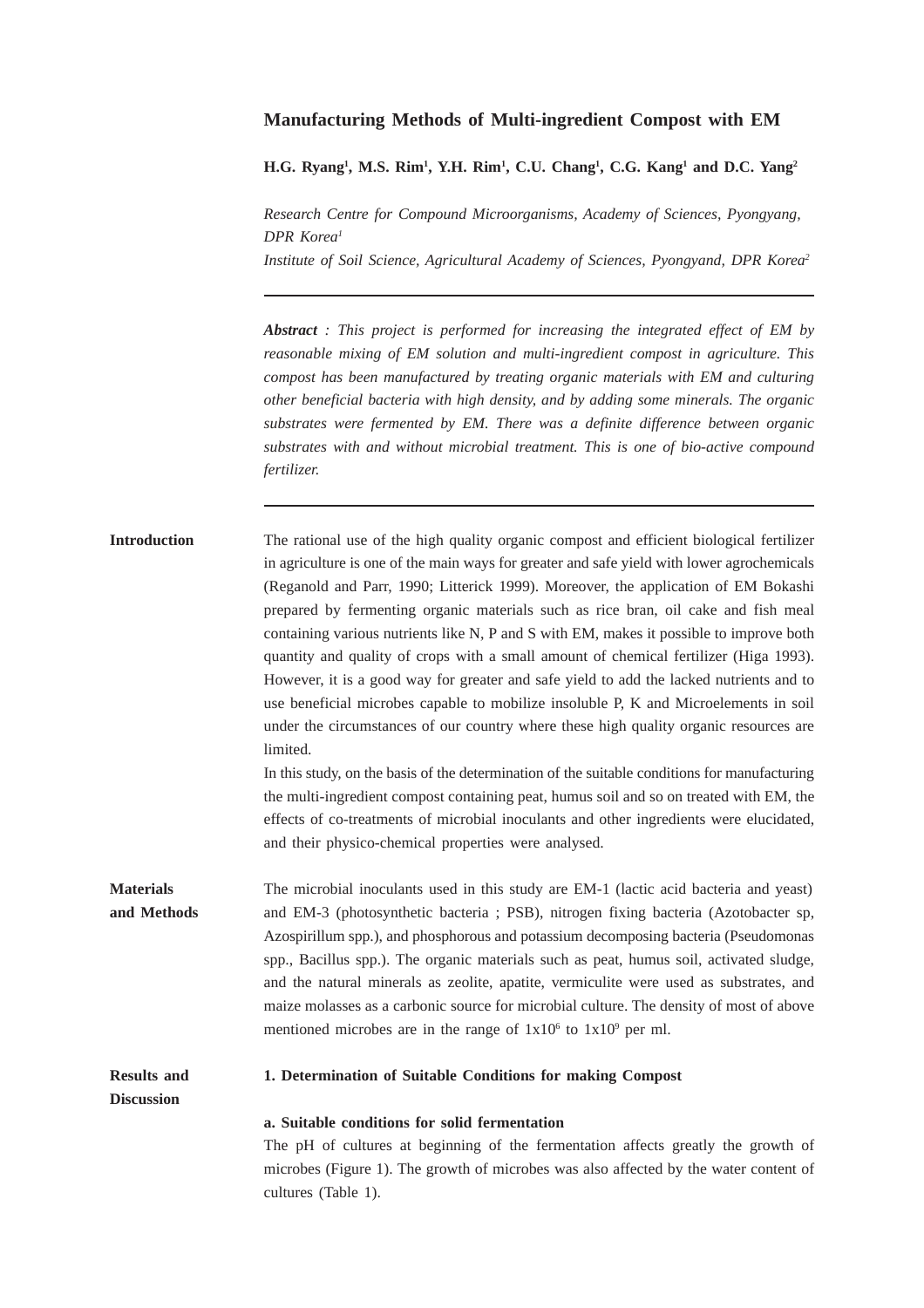

**Figure 1. Effect of pH on Solid Culture of Microbes**

| Table 1. Effect of Water Content on the Growth of Microbes |  |  |  |  |  |  |  |  |  |  |
|------------------------------------------------------------|--|--|--|--|--|--|--|--|--|--|
|------------------------------------------------------------|--|--|--|--|--|--|--|--|--|--|

| <b>Water Content</b> | Microbial Populations $(x 10^9 \text{ cells/g})$ |            |                          |  |  |  |  |  |
|----------------------|--------------------------------------------------|------------|--------------------------|--|--|--|--|--|
| (WHC $\%$ )          | <b>Total Microbes</b>                            | <b>NFB</b> | Ratio of NFB Total Bact. |  |  |  |  |  |
| 60                   | 22.8                                             |            |                          |  |  |  |  |  |
| 70                   | 24.0                                             | 4.8        | 0.2                      |  |  |  |  |  |
| 80                   | 24.0                                             | 7.2        | 0.3                      |  |  |  |  |  |
|                      | 21 Z                                             |            |                          |  |  |  |  |  |

(NFB; nitrogen fixing bacteria, incubation time 72h, fermented substrates)

### **Table 2.Effect of Incubation Temperature on Microbial Growth**

| <b>Water Content</b> |                       | Microbial Populations $(x 10^9 \text{ cells/g})$ |                          |
|----------------------|-----------------------|--------------------------------------------------|--------------------------|
| ∙~                   | <b>Total Microbes</b> | <b>NFB</b>                                       | Ratio of NFB/Total Bact. |
| 20                   | 8.4                   | 8.0                                              | 0.95                     |
| 30                   | 13.2                  | 8.0                                              | 0.60                     |

(NFB; nitrogen fixing bacteria, incubation time 72h, fermented substrates)

As shown in Table 2, although there was no change in NFB, the total number of bacteria tend to increase with the incubation temperature from  $20^{\circ}$ C to  $30^{\circ}$ C, consequently, its ratio was reduced with the increase of temperature.

As the air condition affects the growth of microbes, the total amount of cultures for fermentation in container was also tested (Table 3).

# **Table 3.Effect of Total Amount of Cultures in Container on Microbial Growth**

| <b>Amount of Cultures</b> | Microbial Populations (x $10^9$ cells/g) |            |                          |  |  |  |  |
|---------------------------|------------------------------------------|------------|--------------------------|--|--|--|--|
| $(W/V \ \% )$             | <b>Total Microbes</b>                    | <b>NFB</b> | Ratio of NFB/Total Bact. |  |  |  |  |
| 10                        | 14.4                                     | 0.8        | 0.05                     |  |  |  |  |
| 20                        | 20.8                                     | 32         | 0.15                     |  |  |  |  |
| 30                        | 42 A                                     | ን ሰ        | 0.13                     |  |  |  |  |

(Incubation time 72h, 500ml flasks were used)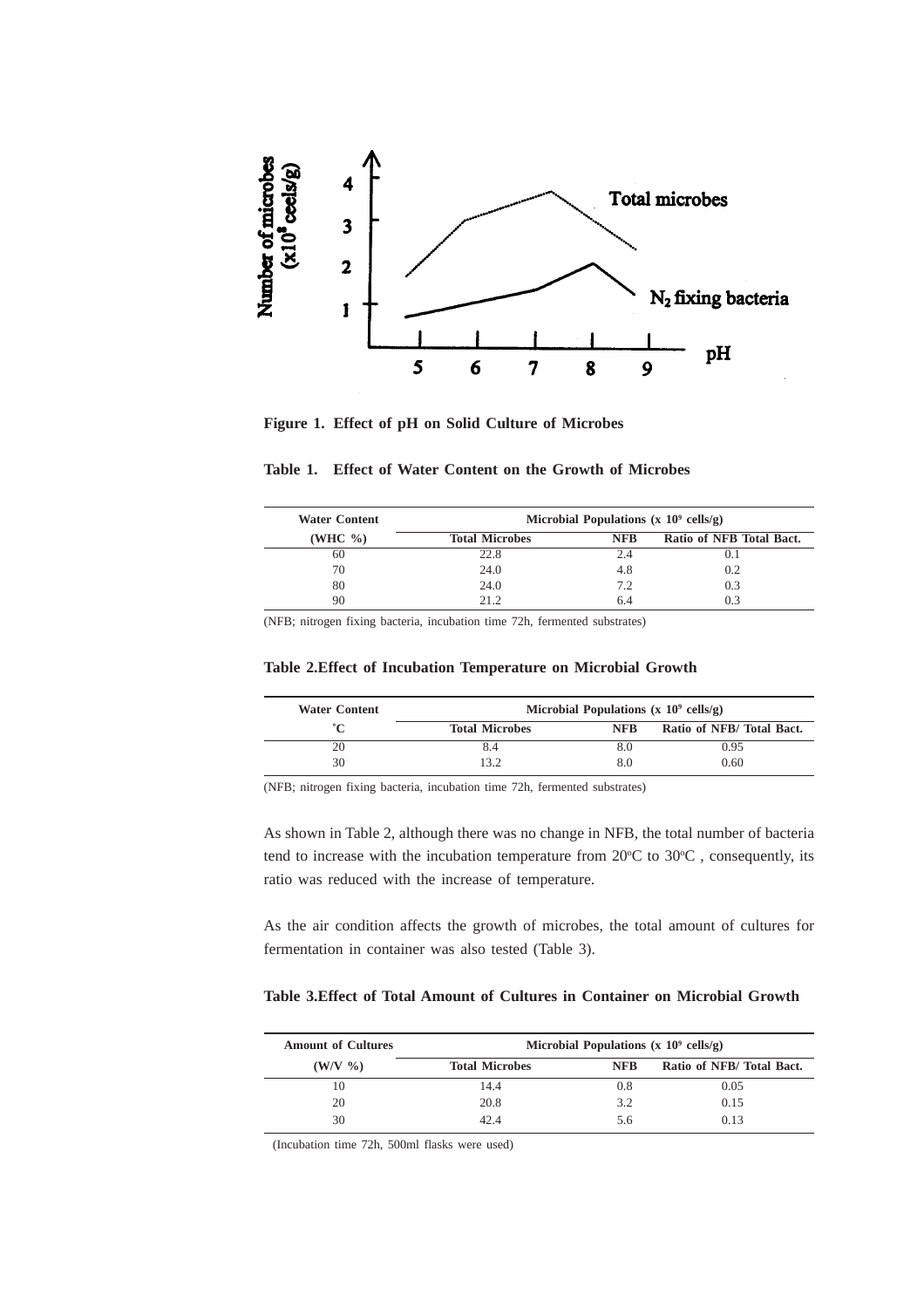#### **b. Suitable conditions of co-treatment of microbes and other ingredients**

To elucidate the fermentation property of peat treated with EM-1, firstly 3% of molasses along with EM-1(5%) was added to the dried and pulverized peat, and then cultured under 60-70% of water content. As a result, the growth of lactic acid bacteria was increased with incubation time, but the pH of cultures was reduced. However, there was no difference in humic acid contents. Thereafter, the inoculation of various beneficial microbes such as NFB, PSB, Lactobacilli, and P-K decomposing bacteria into the organic substrates pre-fermented with EM-1, improved the growth of total microbes and available humic acid content (Table 4). Hence, the inoculation of compound microbes into the

| <b>Treatment</b> |                       |           |      |            | Microbial Population $(x10^8 \text{ cells/g})$ |     | <b>Soluble Humic</b> |              |
|------------------|-----------------------|-----------|------|------------|------------------------------------------------|-----|----------------------|--------------|
|                  | <b>Total Microbes</b> |           |      | <b>NFB</b> | Lactobacilli                                   |     |                      | Acid $(\% )$ |
|                  | $1st$ day             | $2nd$ dav |      | 2          |                                                | 2   |                      | $\mathbf{2}$ |
| Control          | 0.1                   | 0.2       | ۰    | ۰          | $\overline{\phantom{a}}$                       | ۰   | 0.9                  | 0.95         |
| Compound         | 9.39                  | 15.3      | 2.05 | 4.57       | 3.23                                           | 4.2 | 0.9                  | 2.0          |
| <b>Microbes</b>  |                       |           |      |            |                                                |     |                      |              |

# **Table 4. Microbial Population and Humic Acid Content after Inoculation of Various Microbes into the Organic Substrates Pre-fermented with EM-1**

medium pre-fermented with EM-1 and its refermentation improved the growth of each microbe, doubling the soluble humic acid content.

The addition of urea with different concentrations into EM-1 stock solution showed the survival of *Lactobacilli*, although the concentration of urea was high. Morevoer, the formation of white film of yeast on the surface of cultures was also observed, though the concentrations of urea were as 5-7% (Table 5).

## **Table 5. Effect of Urea Concentration on the Growth of Lactobacilli**

| <b>Index</b>                                                 | Urea Concentrations $(\% )$ |                 |      |        |                     |                          |                                       |      |
|--------------------------------------------------------------|-----------------------------|-----------------|------|--------|---------------------|--------------------------|---------------------------------------|------|
|                                                              |                             |                 | 5    |        | 10                  | 20                       | 30                                    | 50   |
| Lactobacilli $(x10^8 \text{ cells/g})$<br>Formation of yeast | 4.48                        | 4.38<br>$^{++}$ | 4.02 | $^{+}$ | 3.23 2.75<br>$\sim$ | $\overline{\phantom{a}}$ | 2.46 1.54<br>$\overline{\phantom{a}}$ | 0.19 |

(measurement date; at 3 days after the incubation)

In case of NFB, when 5% of urea concentration was added, there were little changes in its survival, although there was a decrease with 10% of urea (Table 6). Particularly, the ammonia  $(NH_3)$  gases were produced with more than 10% of urea.

Table 6. Effect of Urea Concentration on the Growth of  $N_2$ -fixing Bacteria

| <b>Index</b>                 |     |     |    |     | Urea Concentrations $(\% )$ |    |     |
|------------------------------|-----|-----|----|-----|-----------------------------|----|-----|
|                              |     |     | 10 | 20  | 30                          | 40 | 50  |
| $NFB(x10^8 \text{ cells/g})$ | 193 | 133 | 43 | 3.0 | 1.25                        | 10 | 0.5 |
| Formation of NH <sub>2</sub> | ۰   |     |    |     |                             |    |     |

(measurement date ; at 3 days after the incubation)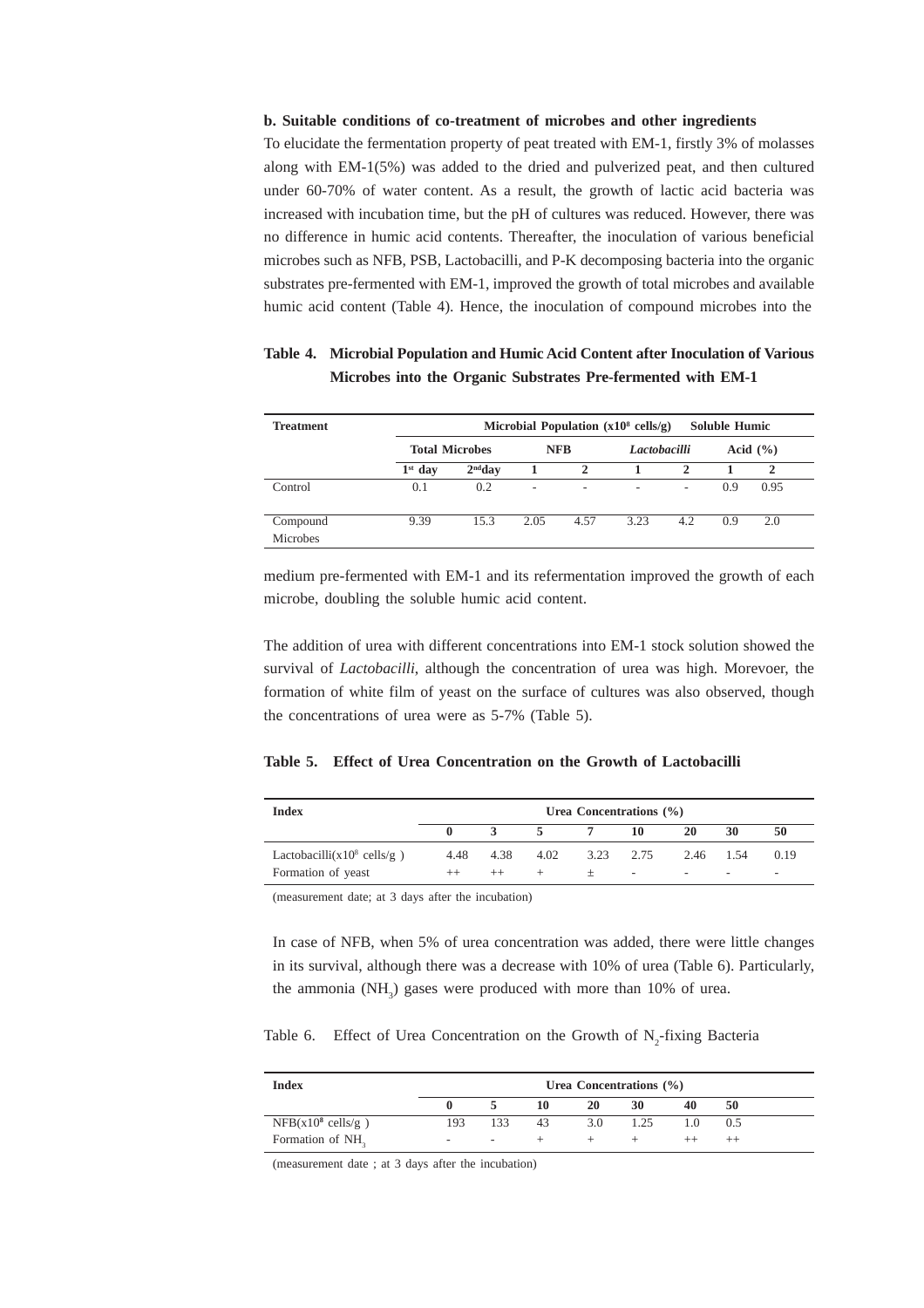2. Physico-chemical Properties of Multi-ingredient Compost and its manufacturing process

## **a.** *General property of multi-ingredient compost*

This compost is considered as a neutral  $(pH=6.5)$ . The main nutrients contents of this compost are given in Table 7.

| <b>Nutrients</b>     | <b>Contents</b> | <b>Nutrients</b>                           | <b>Contents</b> |
|----------------------|-----------------|--------------------------------------------|-----------------|
| Total- $N(\%)$       | 7.54            | Total-P <sub>2</sub> O <sub>c</sub> $(\%)$ | 0.09            |
| Mobile- $N(mg/100g)$ | 159             | Mobile- $P_2O_5$ (mg/100g)                 | 23.0            |
| $NH3-N$ (mg/100g)    | 155             | Total- $K, O(\% )$                         | 2.04            |
| $NO3-N$ (mg/100g)    | 0.15            | Mobile- $K_2O(\%)$                         | 7.2             |

It could be also considered that the multi-ingredient compost characterize as mineral fertilizer, due to its moderately high humic acid contents.

#### **b. Technical process for production of multi-ingredient compost**

For ensuring the efficacy of microbial fertilizer, it is advisable that the inoculation of microbes with high activity should be done in groups, but not in a single strain. One must also resolve the way to enable the inoculated microbes to develop in soil, destroying the equilibrium of indigenous microorganisms that maintained for long time (Higa and Parr, 1944). Therefore, the culture properties of inoculants must be elucidated, and the organic substrates should be processed for increasing their adaptability.

In view of this, we established the manufacturing method of multi-ingredient compost constituted by four elements such as organic and inorganic materials, microelements and EM (Figure 2). This is one of bio-active compound fertilizer.



**Figure 2. Manufacturing Process of Multi-ingredient Compost**